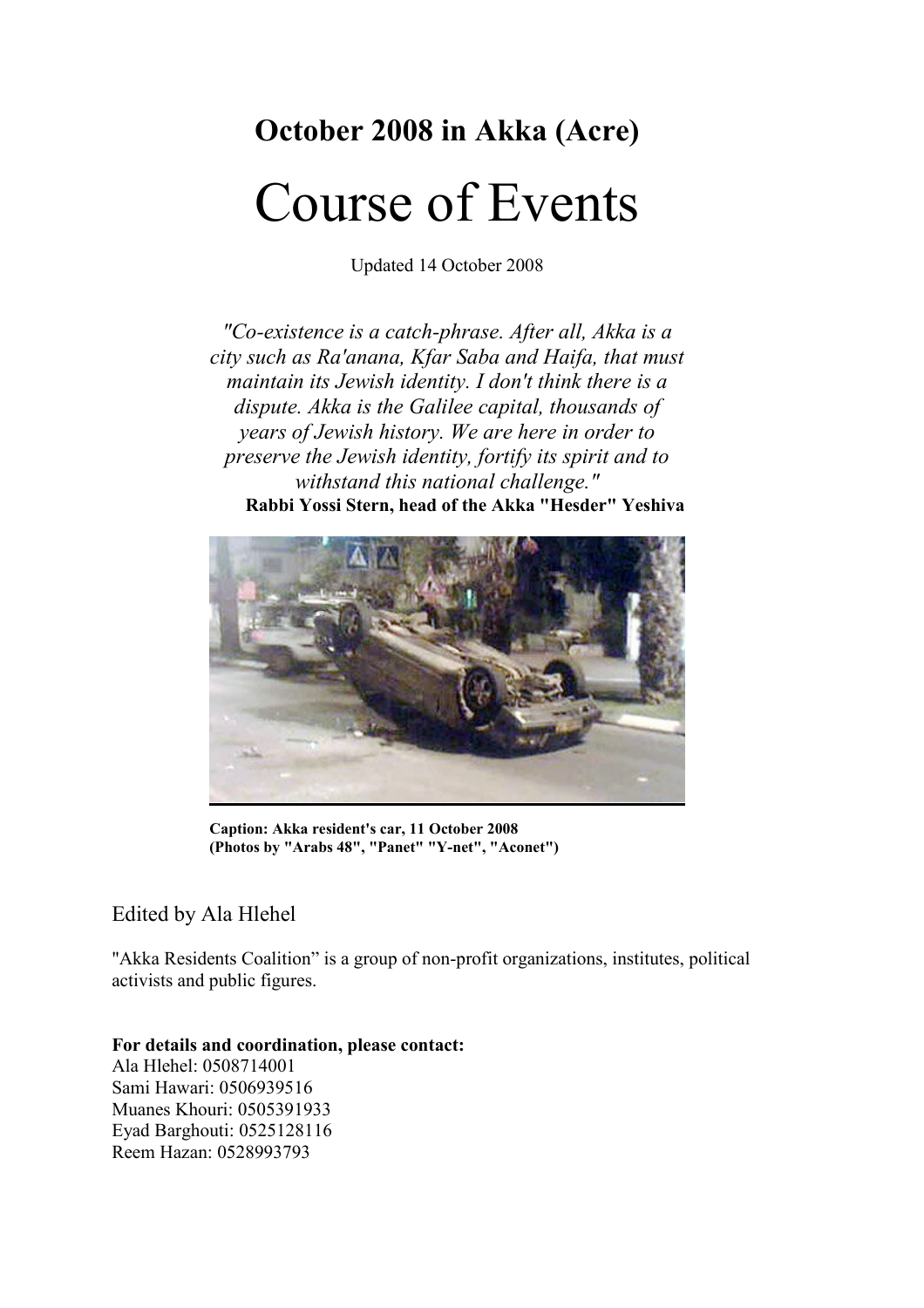## October 2008 in Akka

# Timeline of Events

#### Tuesday, 7 October

Abbas Zakour, an Arab member of Knesset (Islamic Movement) and a resident of Akka sends a letter to the Minister of Public Security, Avi Dichter, demanding that the police place mobile patrols in Arab and Jewish friction areas in Akka. He warns of a disaster on Yom Kippur (the holiest Jewish holiday; the Day of Atonement) after the violent events in the past years on this day in Akka. His request is refused.

#### Wednesday, 8 October (Yom Kippur eve) around 12 midnight

Tawfik Jamal, a 48-year-old Arab citizen of Israel from Akka, rides in his car to the house of relatives, the Sha'aban family, who live in the eastern part of the city, to pick up his daughter. The daughter helped the family prepare cakes for a wedding ceremony planned to be held the following week. Jamal drove slowly and quietly with no radio or speakers turned on. His 18-yearold son and the son's 20-year-old friend were also in the car. Jewish youth



attacked the car with stones after he parked it and entered his relatives' home from which he called the police. "Me, my son and his friend were close to death by a hairbreadth," said Jamal.

Fifteen people were besieged in the Sha'aban family home, surrounded and attacked by a large group of Jewish individuals, while the police stood aside. A rumor spread in the old city of Akka that one of the besieged people was killed and that people were called to help them escape. Simultaneously, the police were negotiating with the Jewish rioters to rescue the besieged family in order to prevent further conflict between the Arab and Jewish residents. After a few hours, the family members were rescued. The hundreds of agitated Arab youth returned to the old city, and on the way back, a few of them through stones at cars and shops in the city's Ben-Ami street.

#### Thursday, 9 October

After Yom Kippur ended, a large group of Jewish residents, estimated at 1,500, gathered around the train station in the eastern and northern parts of the city. The chief of the northern district police, major general Shimon Koren, reported two riot centers, one between Strauss

junction and "Magen David" junction in the eastern part of the city, and the other in the Wolfsson neighborhood, north of the Akka bus station. The Jewish rioters threw stones, clashed with the police and attacked Arab passersby. Ten rioters were arrested and a few people were injured. Hundreds of Jewish rioters closed in on the Abu-Ataba family house, located on Ehad Ha'am Street. They threw stones at the home and damaged it, and at the same time, they called out, "Death to the

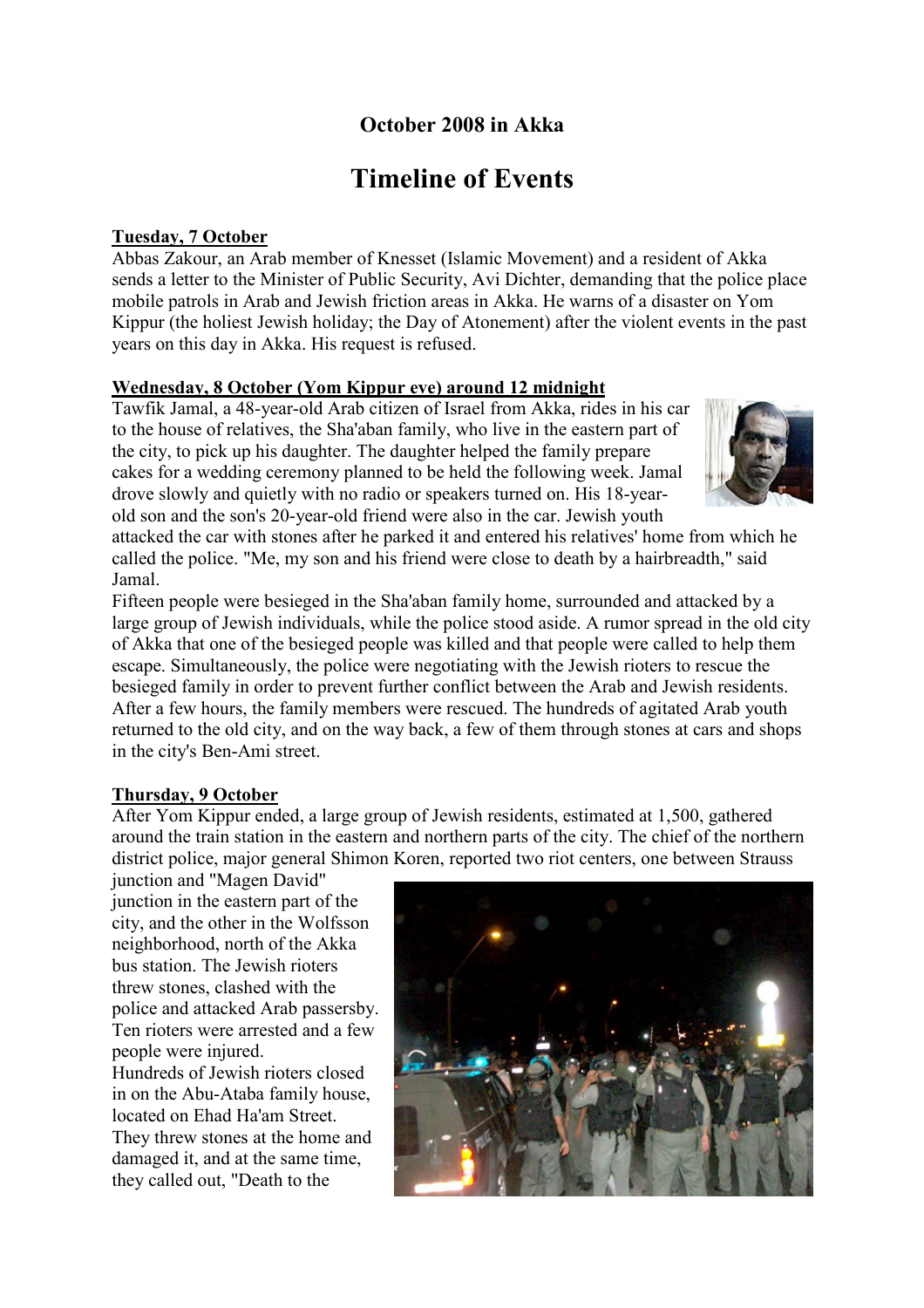Arabs". Some of the family members were injured.

That night police commissioner Inspector General Dudi Cohen met the leaders of the Arab and Jewish communities in Akka. After the meeting, he said that, "it is important to call for total calm. Everyone must examine themselves and restore peace and quiet. We need to reach a state of calm in the city, and let life return to its path." Leaders of the Arab public issued statements to calm down the situation as well, but representatives of the Jewish community did not. Prime Minister Ehud Olmert and Minister of Foreign Affairs Tzipi Livni also demanded that peace be restored, but to date, no Israeli official had denounced the violent actions of the Jewish residents.

#### Friday, 10 October

During the riots after the holiday, at least eight people were injured. Repeatedly, Jews were injured while colliding with police forces, while the Arabs were injured by Jewish offenders. Five hundred police were stationed in the city. Despite statements made by the police that their intent was to prevent further riots in the eastern neighborhoods, the rioters were not driven away but they continued assaulting Arab citizens who that lived in the area.

The police cleared away a few gatherings of rioters near the "Eshkol" school, where the protesters threw stones on a few Arab cars and homes. Ten people were arrested.

The Jewish crowd attacked the Hamad family home, near the West Galilee College; the Barghouti home located on Hayozrim Street; and another Arab family house on Ehad Ha'am Street. Two other Arab family homes in Harav Lopez and Ramhal Streets were burned down. Akka mayor Shimon Lankri announced the cancellation of the Akka Alternative Theater Festival which is held annually in the city. The

### בעקבות יום כיפור





festival was due to open on 15 October. The mayor stated that, "considering the anger and infringement of the religious rights of the residents conducting the festival would be in bad taste." On the previous evening, the mayor had called on Israelis to come to the festival. The festival's cancellation came after Jewish rioters demanded it as an economic sanction against the city's Arabs.

Riots in the northern neighborhoods took place in Alkalai, Ben Shushan and Ehad Ha'am Streets. In these areas of the city, there is a Jewish majority; about twenty Arab families live there in total. The Jewish rioters gathered in the streets and cried "Death to the Arabs". They attacked Arab family homes trying to make their inhabitants flee; they damaged the homes and set them on fire. The riots continued: trees and garbage cans were set on fire in the streets. A text message distributed to Jewish residents called to boycott Arab tradesmen and shopkeepers.

Around midnight, three Jewish residents were arrested while trying to damage an Arab family's house. The violent clashes resumed in the eastern neighborhood. Twelve rioters were arrested.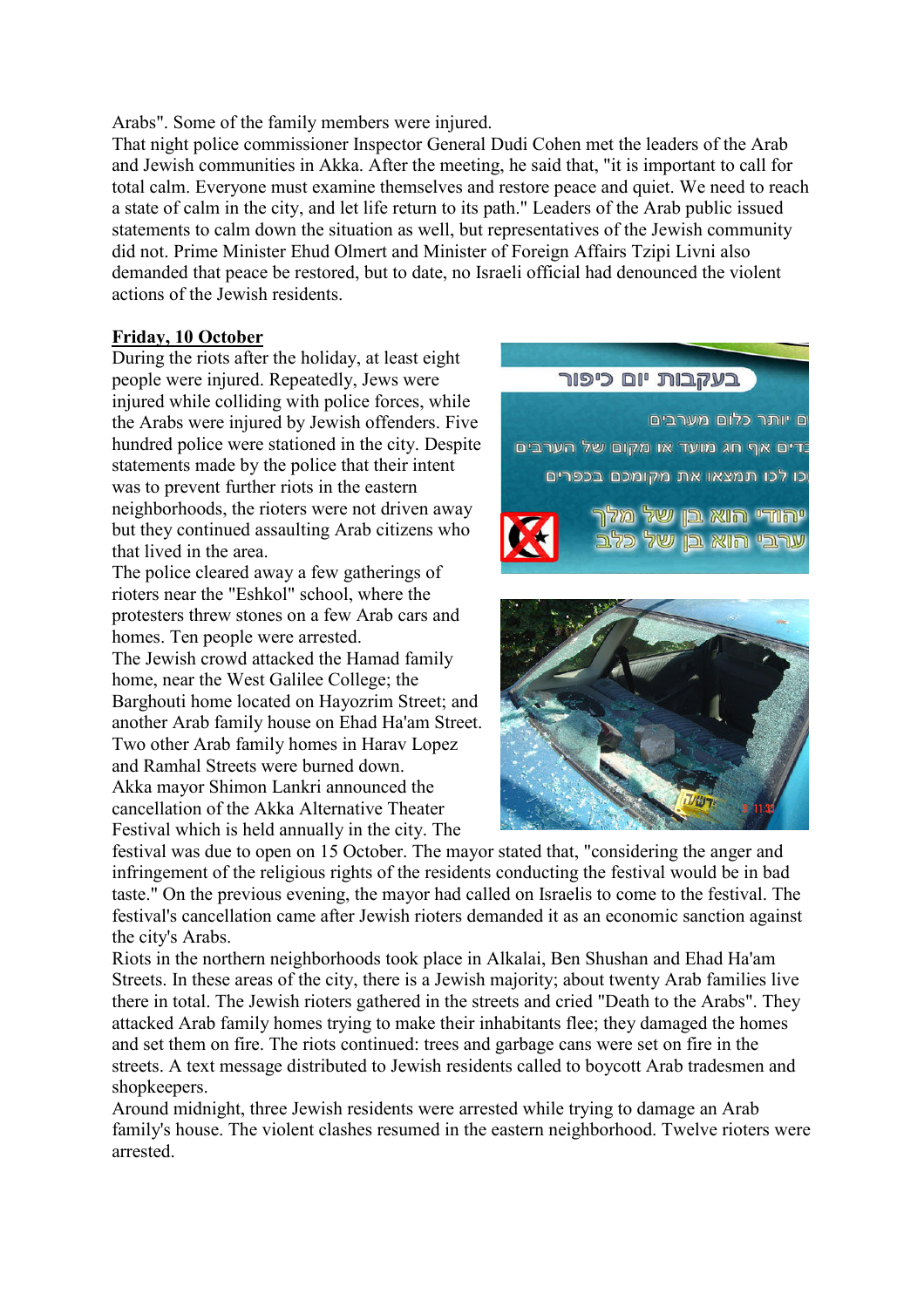#### Saturday, 11 October

Arab public representatives issued a statement in which they condemned Jamal, the driver of the car, for driving on Yom Kippur. The driver publicly apologized before a session of the Knesset's Interior Committee. The representatives of the Jewish community in Akka, the mayor and the city's rabbi, declined to accept the apologies. Riots continued. The mayor demands more arrests.

A petition is circulated on the Internet to which many Arab and Jewish artists and academics have signed on. The petition calls for the Akka Alternative Theatre Festival to be held as planned. At nightfall, a Jewish mob burns down another house of an Arab family. The police confront the Jewish law-breakers.

#### Sunday, 12 October

Several Arab women and children who have been evacuated from their homes try to return in order to take clothes and supplies but fail to do so. The Arab families demonstrate in front of City Hall; Jewish lawbreakers come there and attack them.

Mayor Lankri changes his position and declares: "I'm glad the Arab leadership is condemning this grave incident." During the last four days of confrontations, 54 people were arrested, half Jews and half Arab citizens. Systematically, the courts release most of the Jewish detainees, while the time of detention for the Arab detainees is extended.

The Minister of Science, Culture and Sport, Galeb Majadle, announced that he opposes the





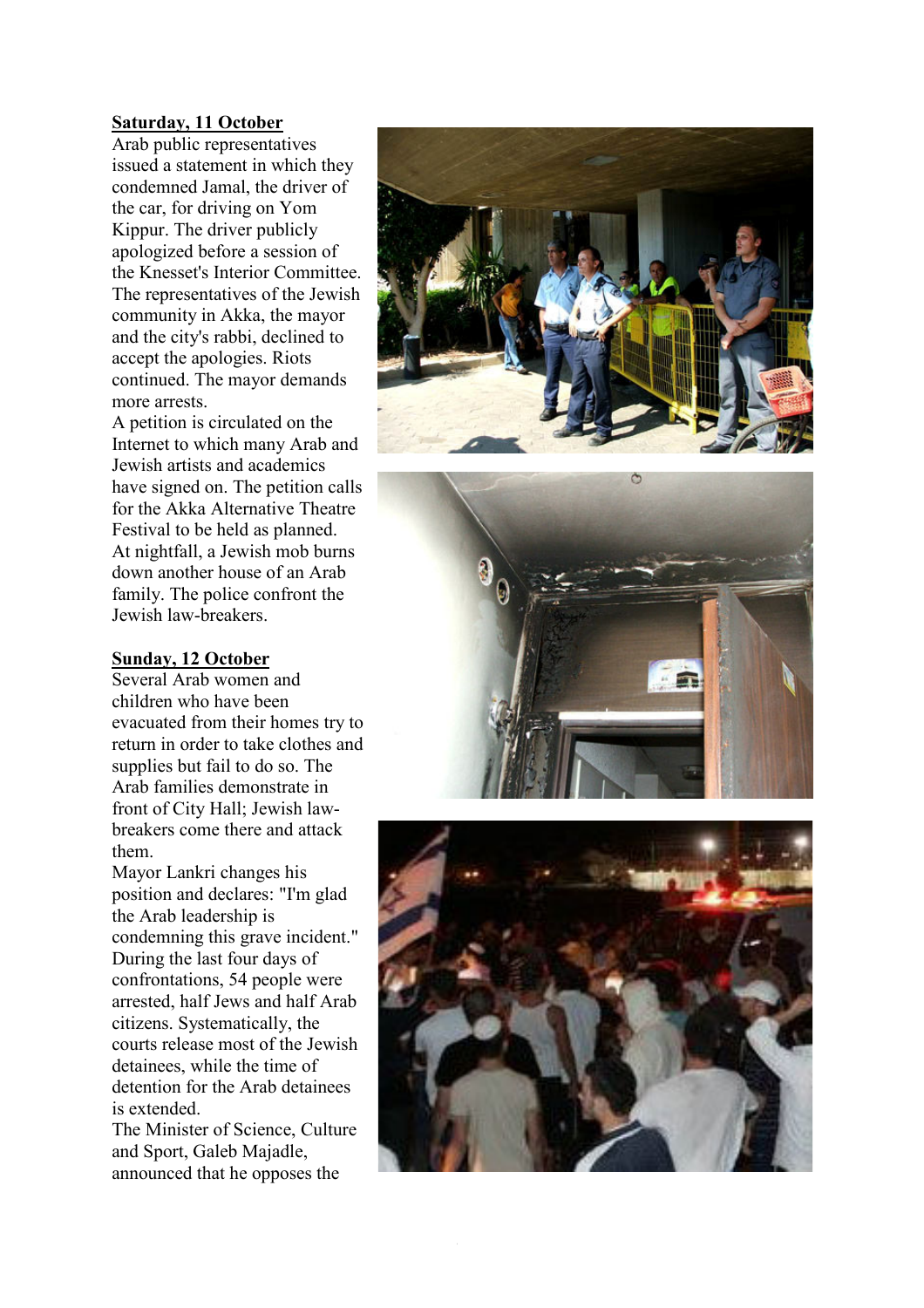postponement of the Akka Festival. In an interview to Ynet, the chief of the northern district police Shimon Koren states that those who are disrupting public order are Jewish: "We know who they are and we'll get them." He made it clear that even when the riots end, arrests will continue: "We have evidence and we will file indictments."

In response to these violent events, the head of the "Hesder" Yeshiva, Rabbi Yossi Stern promised to build a new campus for the Yeshiva in town as soon as possible: "Akka is the national test in the struggle for the character of the State of Israel," he declares.

#### Monday, 13 October

Police arrest and interrogate the son of Tawfik Jamal, the Arab citizen of Israel who drove in the Jewish neighborhood on the eve of Yom Kippur and who was blamed for causing the riots although he was attacked and his life was in danger.

Later, the police released Mr. Jamal's son and arrested Mr. Jamal himself. He is being interrogated and his detention was extended by the court. The police claim that he is suspected of driving beyond the speed limit, endangering human life and hurting "religious sentiments" when driving on Yom Kippur in a Jewish neighborhood.

Hurting the feelings of others and driving on Yom Kippur are not criminal offenses.

#### Tuesday, 14 October

Solidarity committees for the Arab residents of Akka, initiated by Jews and Arabs, are visiting the city.

The riots against Arab citizens in Akka receive Arab and international attention around the world. Arab public leaders demand a neutral independent investigation committee and not one appointed by the state. "We have learned the lesson of October 2000," Arab leaders declared.

There is still no solution for the Arab families forced to flee from the eastern neighborhood during the nights of riots. Most of them are still staying in hotels and at relatives' houses. The police are not acting to bring them back to their homes.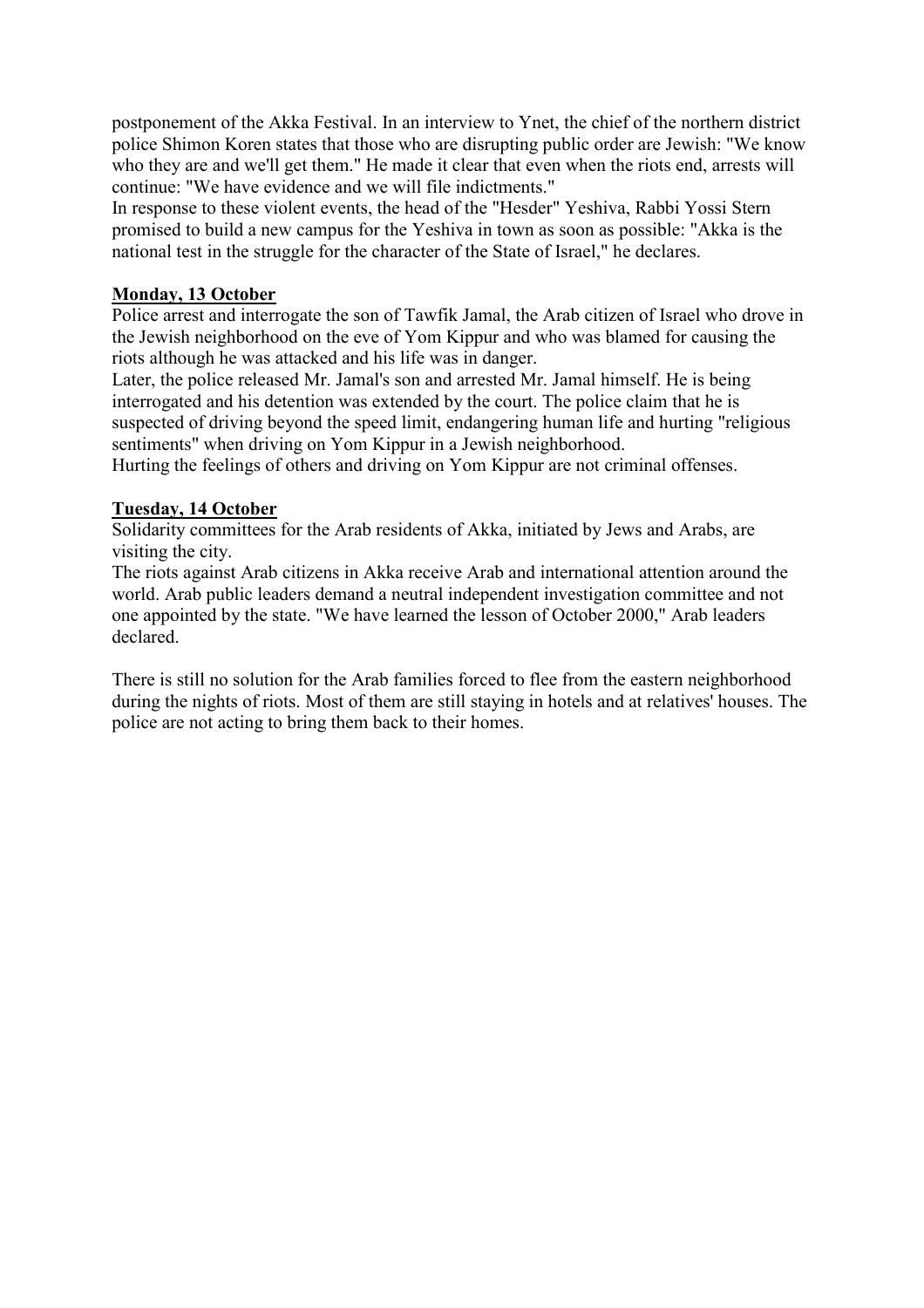### October 2008 in Akka

# Attacks by Jewish extremists on Arab citizens in recent years

Violent harassment by Jews against Arab residents of the city of Akka did not start on Yom Kippur eve 2008. The wave of attacks and intimidation already started in 2002, just before a religious Yeshiva school was established in the city and Jewish settlers moved in. A few of the many documented events are listed below:

#### 2002:

Lawyer Madikha Ramal's car is set on fire following a bomb explosion in Netanya.

#### 2005:

The homes of three Arab families on Alkalai Street are set on fire: the Ramal, Sha'aban and Khalaile families.

#### 2007:

In the same neighborhood, Subhi Morsi is attacked and his car is set on fire.

#### 8 April 2008:

Jewish extremists set Ramal's house on fire again. Molotov cocktails are thrown into the house while the family members are asleep.

#### 23 April 2008:

"Al-Manshiya" mosque is vandalized by four Jewish youth living in the neighborhood. During the interrogation, they admit to an attempt to burn down another Arab family's house a few months ago.

Since 2002, slogans like "Death to Arabs" are permanently tagged over the neighborhood's walls and inside the elevators of apartment buildings.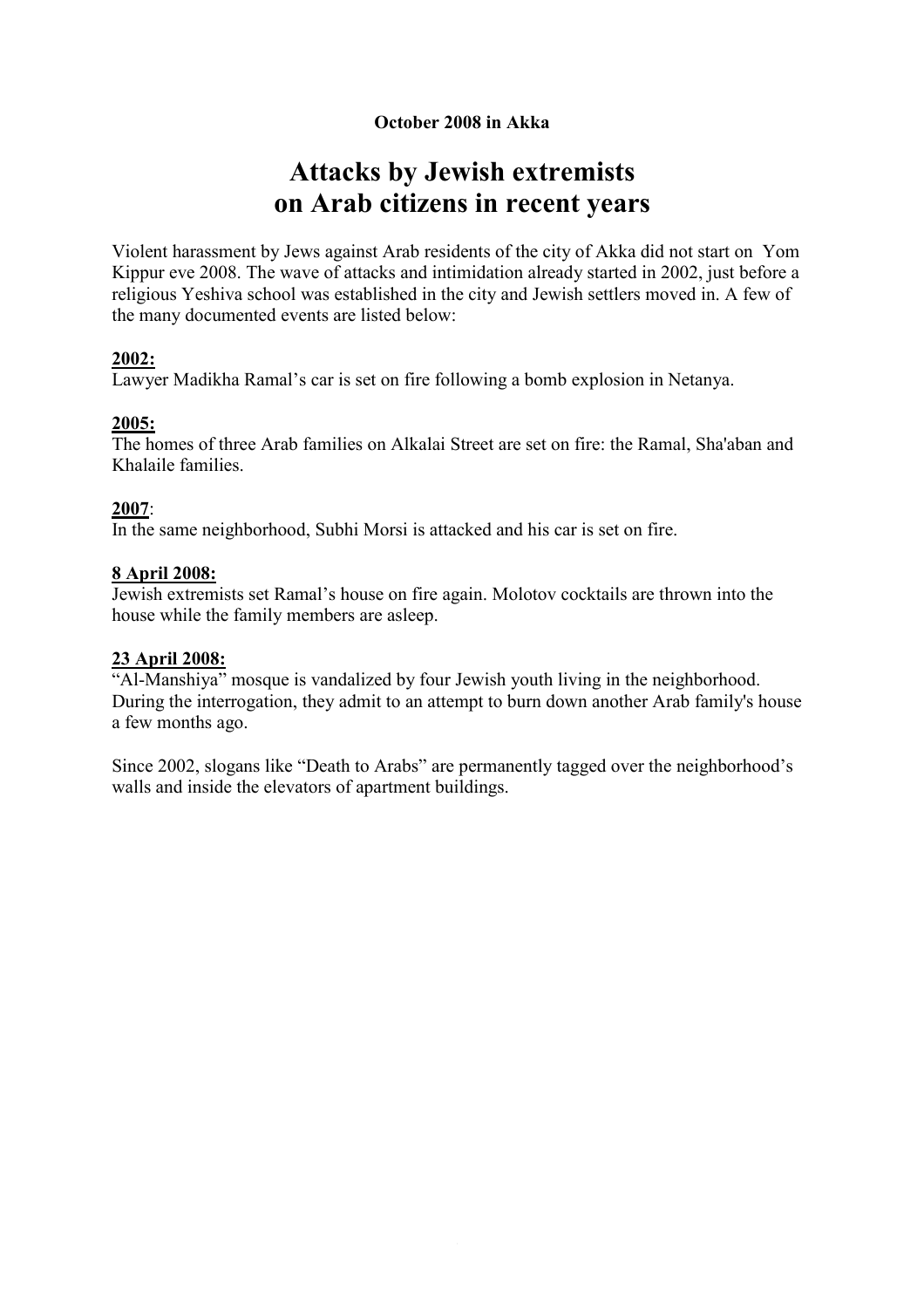## October 2008 in Akka



# Testimonies from families who were attacked

#### The Ali Family

Walid and Tamam Ali and their three children have lived on Lopez Street since 1976. On 9 October 2008, at around 19:30, they saw a mass of people – about three hundred – approaching their house. Within seconds the crowd started throwing stones and shouting 'Death to the Arabs', 'Leave this place and our country', and similar slogans. A barrage of heavy stones (pieces of pavement) damaged the doors of the house and the windows, including a large glass door in the living room. The attack lasted for around 30 minutes. Everything within the house was shattered, and the mob closed in on the house. Tamam Ali, the mother, lost consciousness due to a drop in her blood pressure caused by the events. The Ali family called the police multiple times, always receiving the same reply: the police know about what is occurring and would do something but the whole city is in shambles. However, the police never came, and eventually the Ali family called their relatives to ask them to come and assist them in escaping.

Walid Ali's brother and nephew arrived in their car but could not enter their street because the police had put a barrier at the street's entrance and were not allowing anyone to pass. After about one and a half hours of asking the police, two Arab police on guard finally agreed to let them enter the street as well as to accompany them to home of the Ali family. Together they helped the family members leave the house; the mother was in a bad physical condition and the rest of the family was in a state of shock. Throughout the rescue, the mob outside kept throwing stones and swearing, and began cheering that they "succeeded" in driving the family from its house.

After the family left the house, the crowds dragged Ali's car into the middle of the street, turned it over and went on throwing stones at it as well as the house. Later that evening, one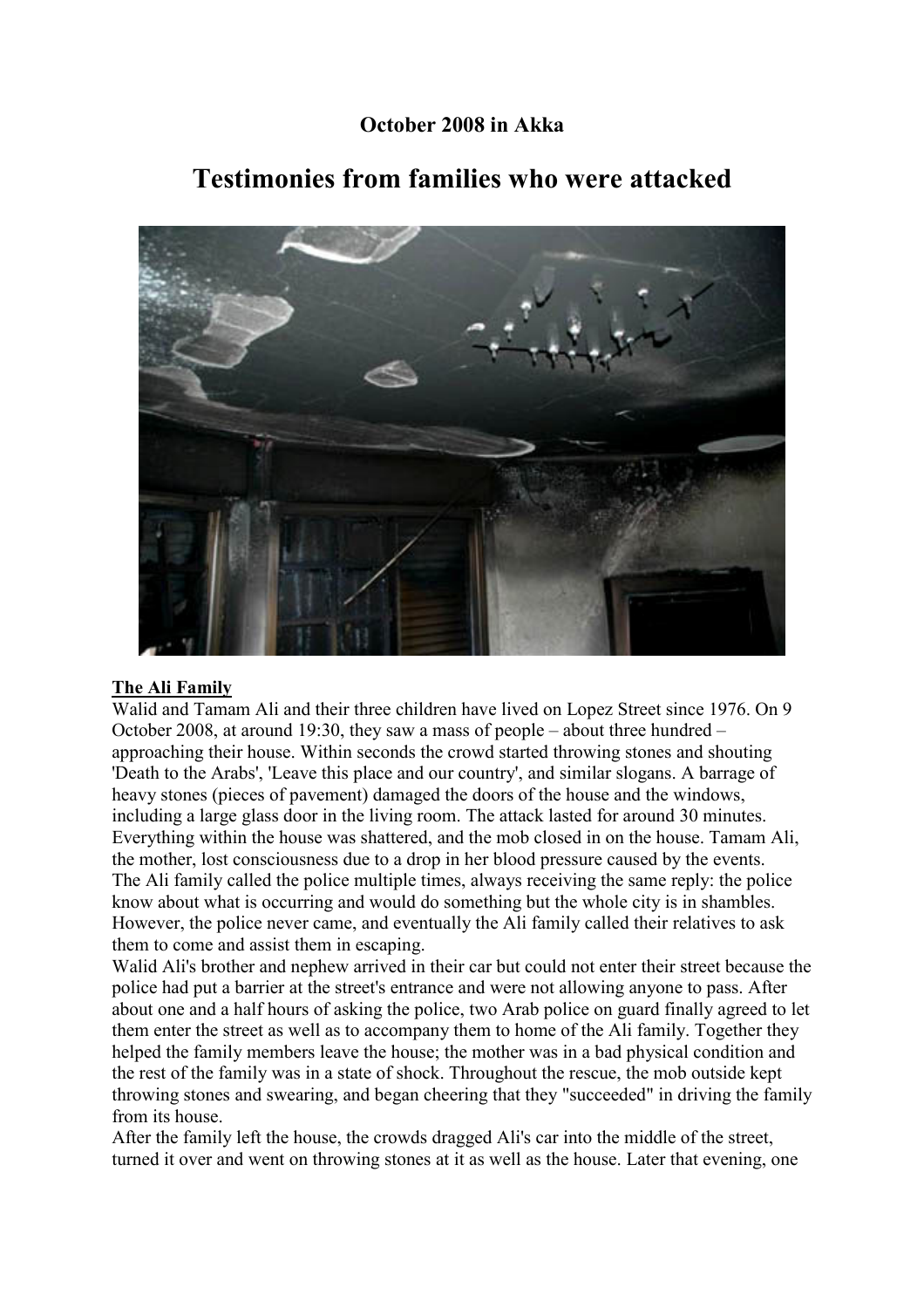of the Jewish neighbors called the police and said that the mob had set fire to the car. Later that night the police sent six officers to guard the house's entrance.

On Friday, the next morning, the eldest son of the family, along with a friend, came to the house to fetch some clothes, money and several other things. The moment they reached the house, dozens of Jewish rioters approached them and threatened that they would hurt them if they did not leave immediately. They yelled and swore at them, calling them "dirty Arabs". The two teenagers were scared and left immediately without taking anything. On their way out, one of the neighbors – a department manager in the city hall – told the crowds: "Drive them away. Don't let them stay here. We don't want Arabs in this neighborhood and not in our country either. This is our country." The policemen who witnessed all of this did not interfere. That evening, the son's car was also set on fire while the police watched. On Saturday, the next evening, the mobs set fire to the whole house, again while the police watched. Several Jewish neighbors called the fire brigade. Despite the fact that the fire station is located very close to the house, it took the brigade around 15 minutes to arrive. On Sunday evening, the boys returned again, trying to take some school books and uniforms for the younger son from the house. They found most of the house had been burned down, and no electricity. They could not assess the damage because of the lack of electricity. The neighbors informed them that before the mob had set fire to the house they had stolen many things from inside.



#### The Sa'adi Family

Hana and Jalal Sa'adi live in a house on 9/3 Yosef Gadish Street in Akka's Eastern Quarter. The couple have three daughters aged 7, 6 and 3 and half years old. Hana also has two sons from her previous marriage: Tamer Zaidan (24) and Omri Zaidan (20). On 9 October, the family, including the two sons and three daughters, was at home when a violent Jewish mob appeared outside.

The mob forced open the house gate, destroyed the garden and broke the blinds on the living room window and the glass window on the porch. The family called the police multiple times but received no assistance; the police did not come to aid or evacuate the family. After the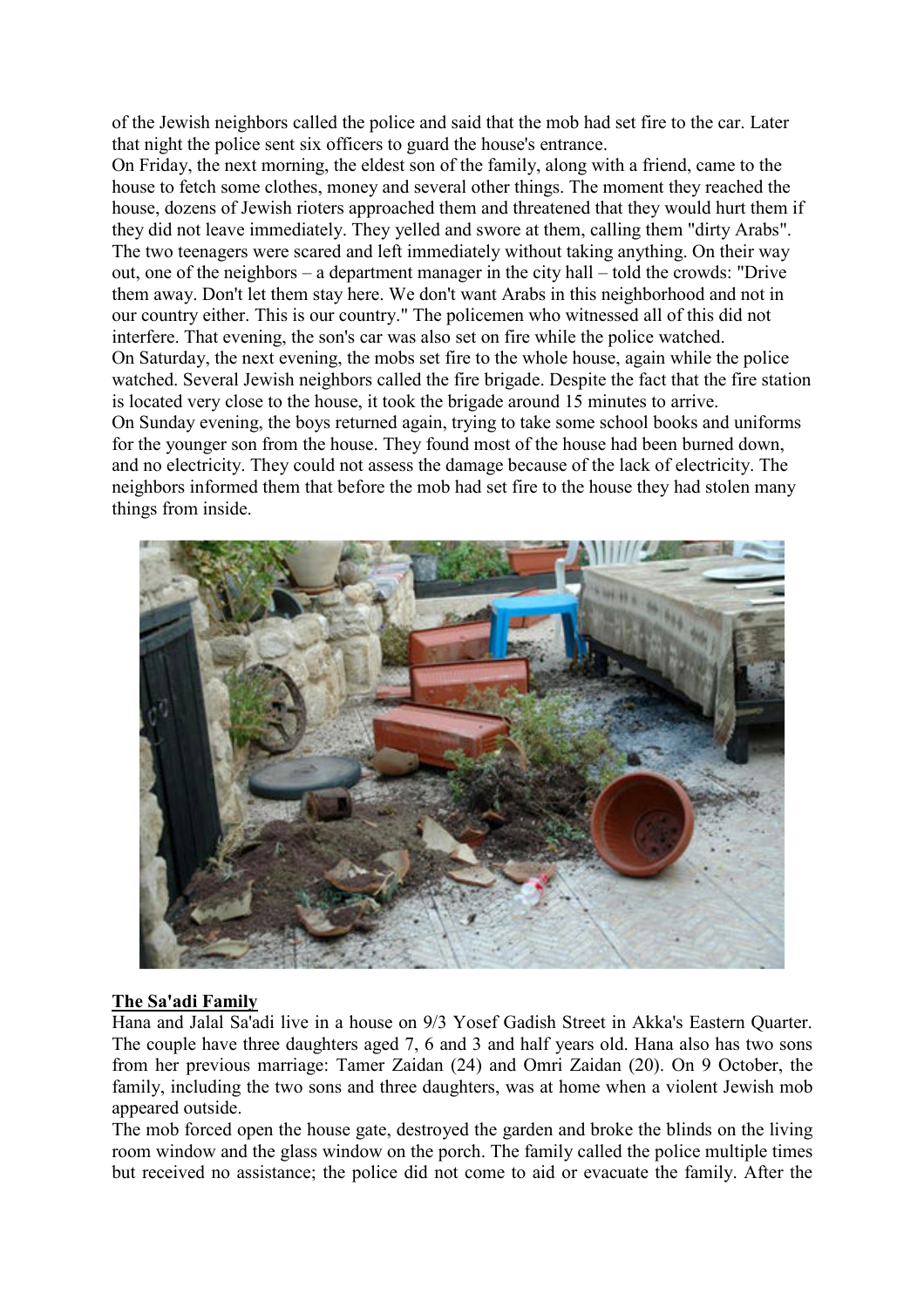mob left, Hana fled on foot to the police to ask for help, first from an officer who responded by telling her "to learn her lesson", and then at the police station, where she was told to return home with no police escort, being promised that a YASAM (riot police) unit would be sent immediately. Hana returned home on foot, despite the danger involved. She waited for hours for the police unit to arrive.

The next day, the Jewish mob appeared at the house again. Around nine o'clock in the evening, people began to throw rocks at the house while cursing and yelling racist slurs, causing extensive destruction to the house and scaring and traumatizing the entire family. After around twenty minutes a YASAM unit arrived and told the occupants to prepare for a rescue-evacuation. They were evacuated in a police vehicle, while the rioting mob hurled rocks at the vehicle.

The vehicle arrived at the station, where the adult members of the family were notified of their arrest. The girls were put into the custody of family members. The next day, 11 October, Hana, the mother, was released at 2 o'clock in the afternoon but Jalal, Tamer and Omri were kept under arrest.

The three, in addition to five Jewish residents who had been arrested, were brought before a judge in the Kiryon Magistrate's Court. Subsequently all of the Jewish detainees were released but the detention of the three Arab detainees was extended and they remained imprisoned. While the family members were trapped in the house, they received no police assistance, and thus they threw stones back at the rioters in order to keep them away. This was the reason given for the arrest and detention of the adult males in the family. This pattern was repeated in the other assault cases: the police arrested the victims of assault together with the perpetrators, and then in court the perpetrators were set free while the victims' detention was extended.

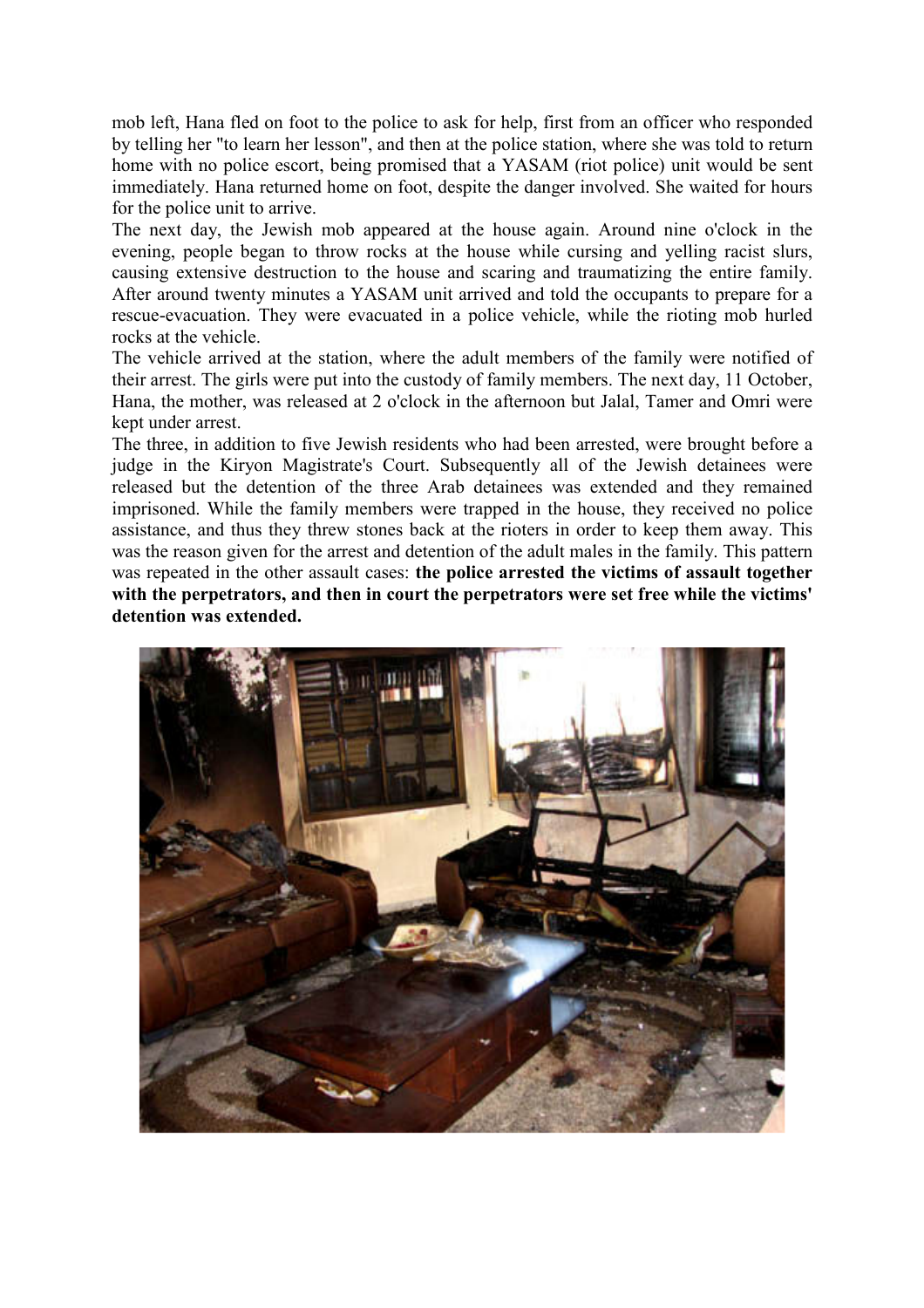#### The Rammal Family

On 8 October, the members of the Rammal Family were removed from their home in Alkalai Street in Akka under police protection because they feared that their lives were in danger. They have been moving to different locations since then and so far have been unable to return home. In an interview with Arab journalists the mother, Ronza Rammal, criticized the powerlessness of the police against Jewish extremists who are creating a regime of terror by attacking Arab families in the area. She emphasized that she and her children live in extremely difficult circumstances, wandering from house to house without their most basic belongings.

Her daughter, Walaa, asked all institutions and responsible individuals to interfere quickly and to solve the family's problems by letting them return to their home. Currently they are living in a two-room apartment in Wolfsson with ten inhabitants.

On Sunday 12 October, Walaa asked the police to escort her to her home in order to pick up clothing and other necessary items for the family. The police refused to accompany her, declaring "We are not your taxi drivers." However, after the family insisted, the police agreed to their request and two police cars accompanied the taxi in which the family traveled. At the entrance to Alkalai Street, they encountered a threatening mob of Jews shouting "Death to the Arabs!" and the police immediately withdrew, requesting that the family retreat.

Ronza Rammal says that these attacks have one goal, "to drive us out of our neighbourhood, and to make the Arabs leave Akka. But we will remain in Akka, where we were born, in spite of the violence directed against us," she insisted.



#### The Halaila Family

The Halaila family was removed from their home in Alkalai Street by the police on 10 October after their daughter was attacked by Jewish rioters. The mother and her four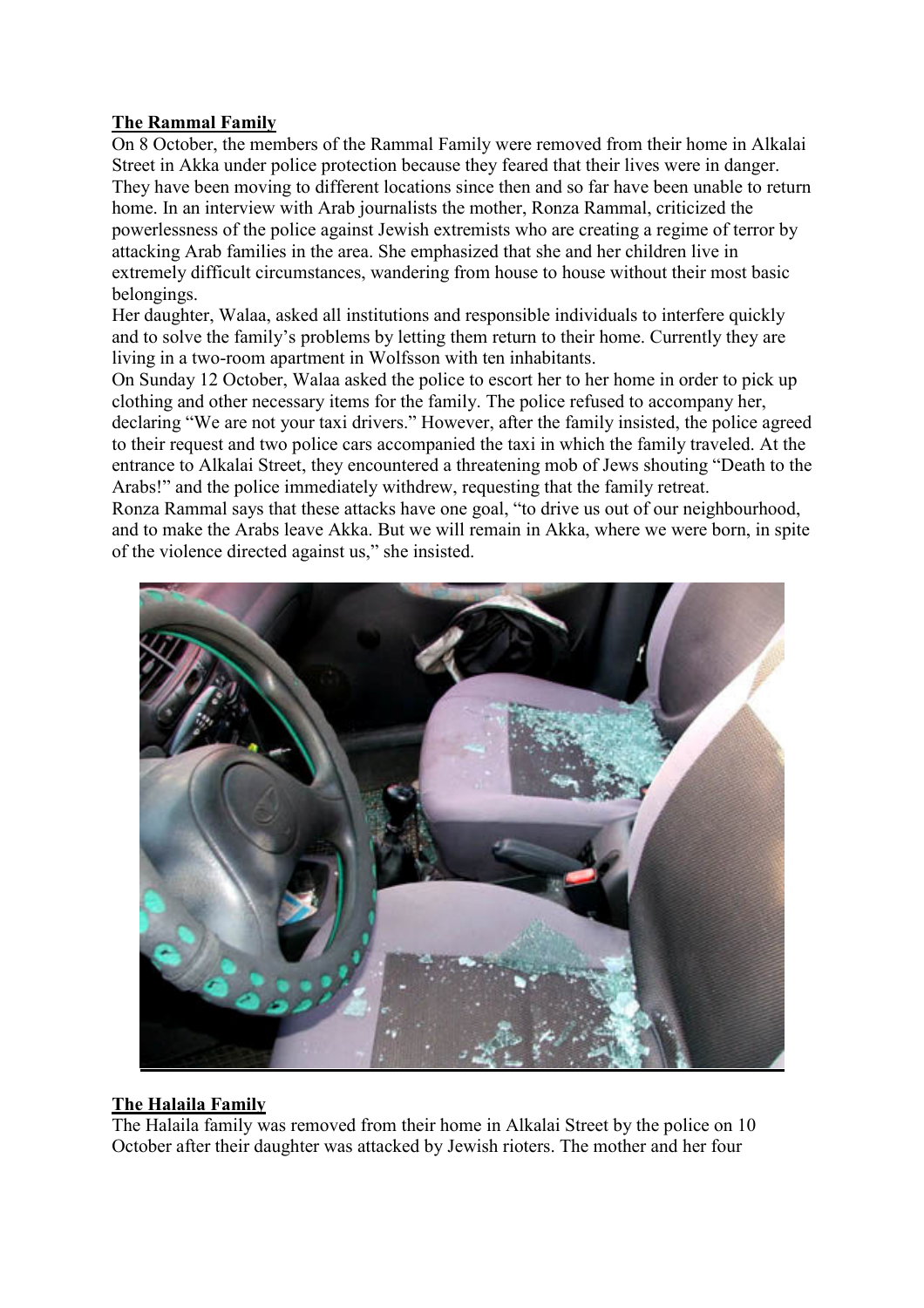daughters currently have nowhere to live. On 12 October, she approached the Akka Municipality ask for help and to find a solution for her problem.

In an interview, Mrs. Halaila said: "Our situation is extremely grave. The children do not go to school, we have no clothes, we do not go to work. We asked the Municipality to provide us, as it is obligated to, with temporary living quarters. We also asked to be escorted to our neighborhood in order to collect our necessities and clothing." On 12 October they tried to return home, but were attacked and chased away by Jewish rioters.

#### The Sha'aban Family

The Sha'aban family's home on Alkalai Street was attacked, vandalized, and subsequently burned down by Jewish rioters. The police helped the family to leave but did not protect the house.

#### The Morsi Family

On 11 October, Jewish rioters attacked the home of Soubhi Morsi in the Al-Manshiya neighborhood in the eastern part of Akka. "They destroyed everything. It just shows how much hatred has been buried inside them for years," said Morsi in an interview. The attack left the house completely burned down.

The Barghouti family's home in the eastern part of Akka, in HaYotsrim Street, was attacked damaged and set on fire several times during the riots.

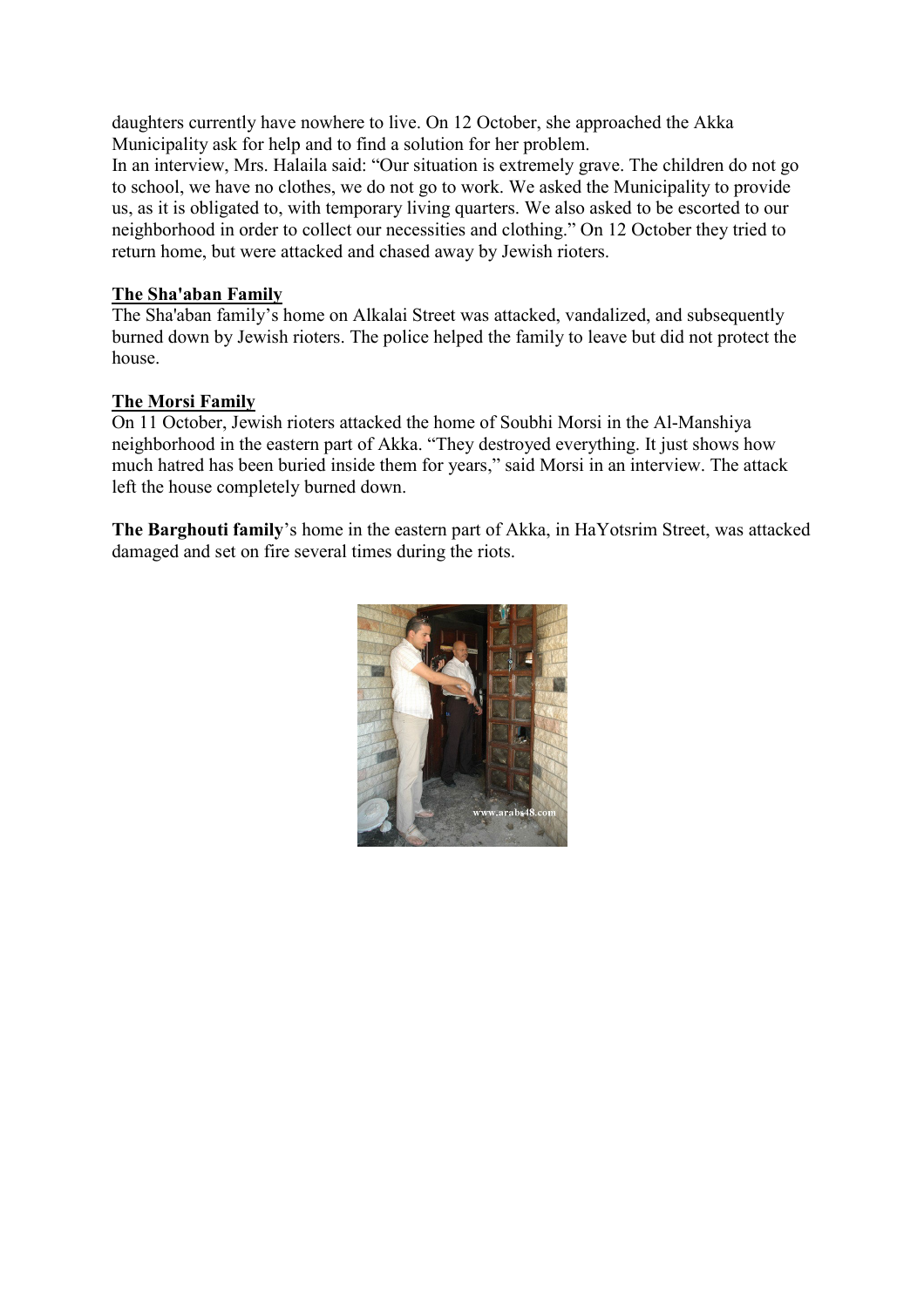## Akka, October 2008

# "Activities to Judiaze Akka"

The latest events in Akka are part of a trend that has not received public attention: a widespread attack by the national right-wing groups on mixed Jewish-Arab cities. It is worth reading the racist calls to boycott Arab businesses in Akka together with the call to settle in Led (Lod) in 2002. These calls have produced results and one can see the connection between them and the activities of extremists in Jaffa-Tel Aviv. In recent years the national right-wing party called "the Seeds of the Settlements" have concentrated in Led, Ramla, Akka, Jaffa, and other areas at 'demographic risk' and they are being encouraged by the local authorities to carry out 'social work' in the areas. Today there are around 200 yeshivas in Akka in addition to around 1000 settler-extremists.



#### The Ometz (Courage) Group

This group in Akka was established by Jewish settlers, graduates of yeshivas in the West Bank towns of Hebron, Kedumim, and south of Mount Hebron. One of the founders is Ishai Rubin, who was born and raised in the 'ideological' settlement of Elon Moreh. Rubin and his friend David Cohen had initially planned to join a new settlement on one of the hills around Hebron, but decided to move to Akka instead.

In 1997 a group of young families settled in Akka, with the intention of strengthening the process of "Judiazation of the city". More and more young settlers are moving to the mixed towns who are members of the national religious movement mainly focusing on 'social issues.' Some of them see this as an important ideal in and of itself. Others view it as a means of increasing the financial support among Israeli Jews. Their leader is Rabbi Nachshon Cohen, formerly of the Hebron Yeshiva in the Beth Romano settlement in Hebron. In an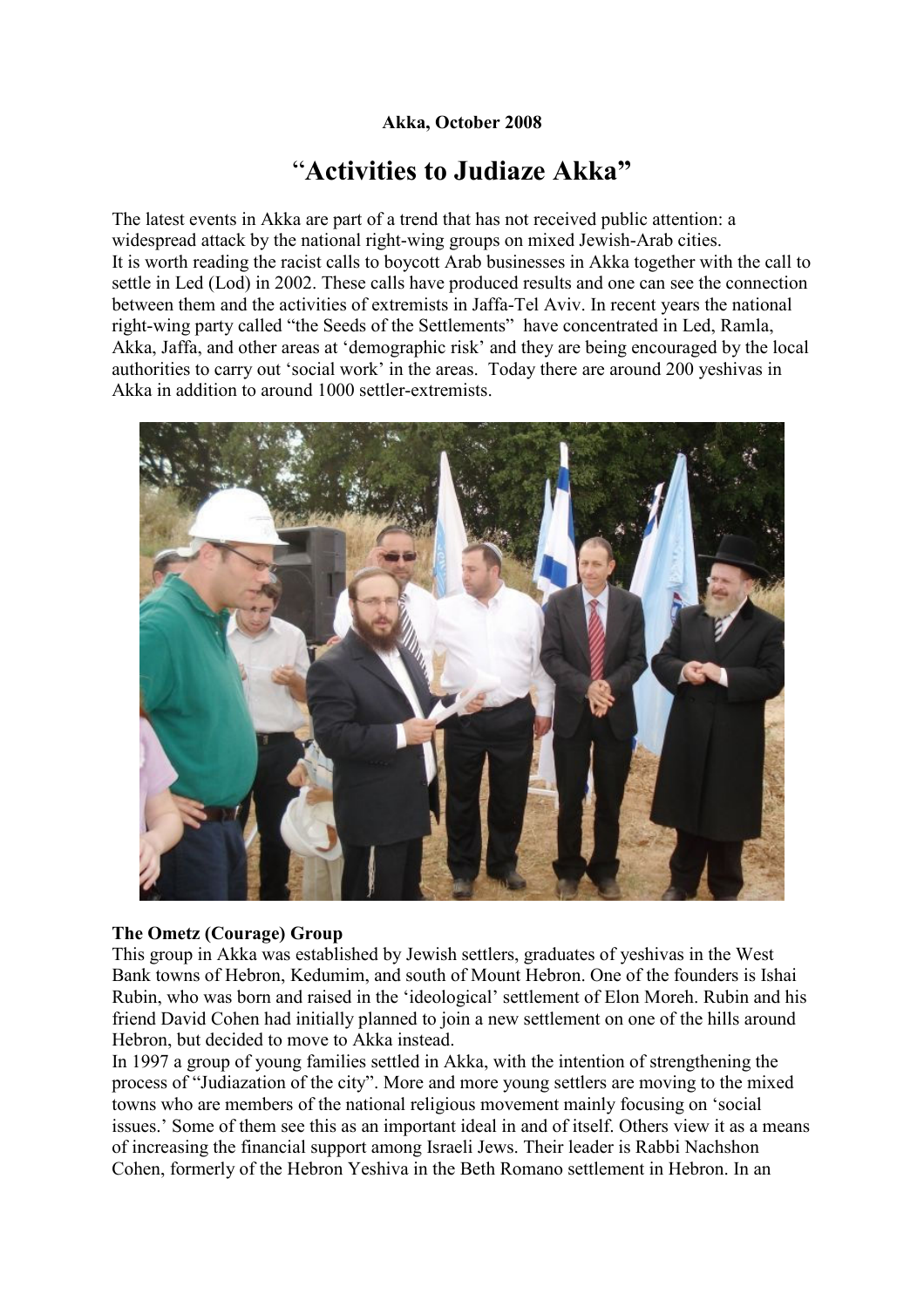interview with journalists from Ha'aretz, he declared: "There is no doubt at all that the settlement of Yesha is as vital as that of Misgav Am or Kiryat Shmona."

The National Unity Party is active in Jaffa. A conference in April 2008 devoted to the 'settlement' of Ramla was initiated by the nationalist right-wing party, the religious Amichai group and the Komemiut movement (established after the withdrawal from Gaza). The illegal actions of these settlers, which appear to be supported by the government, are similar to that undertaken in the Occupied Palestinian Territory (OPT).

These young settlers are carrying out "social missions", intended to judiaze Israeli society and to reinforce hostility against the Arabs. They recruit residents by promising nationalreligious families the chance to improve their quality of life by moving to mixed cities in communities within Israel with economic support from the State.

#### According to the Head of the Hesder Yeshiva in Akka, Rabbi Yossi Stern:

"Akka is a national test. Akka today is Israel in 10 years' time. What happens in Akka today is what will happen in Israel. We are the vanguard. We respect the State, and we must, by every possible means, be strong and stand firm for its honour.

Co-existence is a slogan. Ultimately Akka is a town like Raanana, Kfar Saba, or Haifa, and must safeguard its Jewish identity. I think everyone would agree that Akka is the capital city of Galilee, of thousands of years of Jewish history. We are here to preserve that Jewish identity and to reinforce that spirit, to stand for our nation's honour.

There were plenty of houses for sale here, and the situation was that either Arabs would buy them, or that we would bring yeshiva students to live in them. Recently another 30 families from the group have come in. Today, we are constructing a large community of settlers, and creating permanent housing for them." (Channel 7).

The yeshiva is located on the site of an old synagogue in Kiryat Wolfsson. It is intended to block access to Arab residents in the area, and to contribute to the 'Judiazation' of the city. Thus the apartments in which the yeshiva students live are in buildings and areas in which all or most of the residents are Arabs.

#### Economic boycotts – not the first time

A petition recently disseminated among Jewish residents calls for the boycott of Arab tradesmen and businesses in the city. A new Internet site has been set up, specifically to encourage these sanctions: www.akko.txt.co.il

During the riots, flyers were distributed – "Jews don't buy from Arabs". An important rabbi endorsed the boycott. Other boycotts were also organized following the events of October 2000, and for almost a whole year Jewish citizens purchased very little from shops in Akka's Old City and rarely visited the area. A similar boycott was attempted following the violent events at the end of Simchat Torah two years ago but failed.

Arab businesses in Akka are suffering as a result, yet the Municipality has cancelled the Alternative Theatre Festival – one of the best sources of income for Arab tradesmen in the Old City.